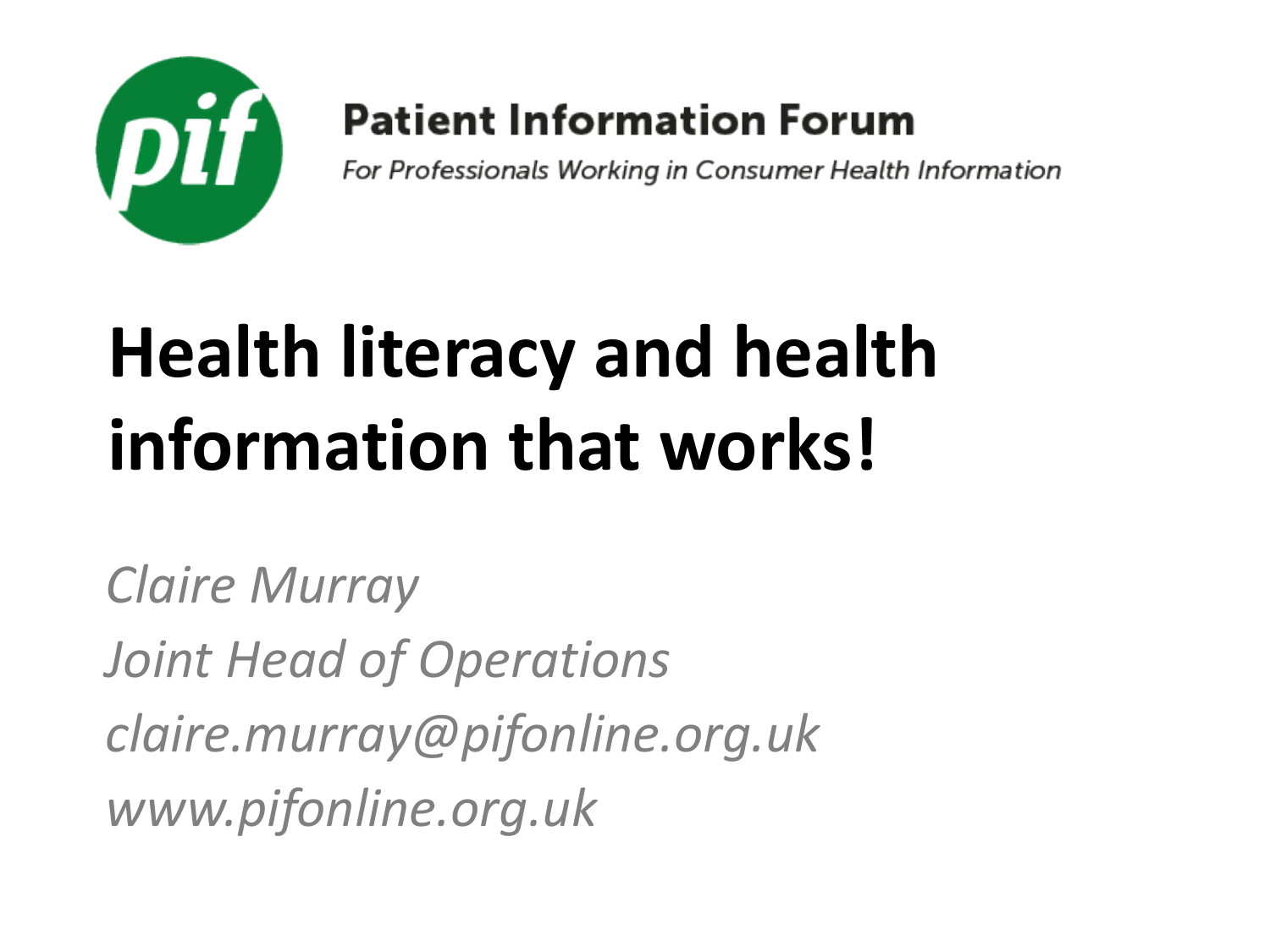

### **Introduction**

### **A little bit about PiF**

- UK network & membership organisation
- Impact Quality Integration Expertise
- www.pifonline.org.uk

### **A little bit about me**

### **A little bit about this session**

- What is health literacy & how big is the problem
- How does health information help
- What makes health information 'high quality'?
- Toolkit for creating health information that works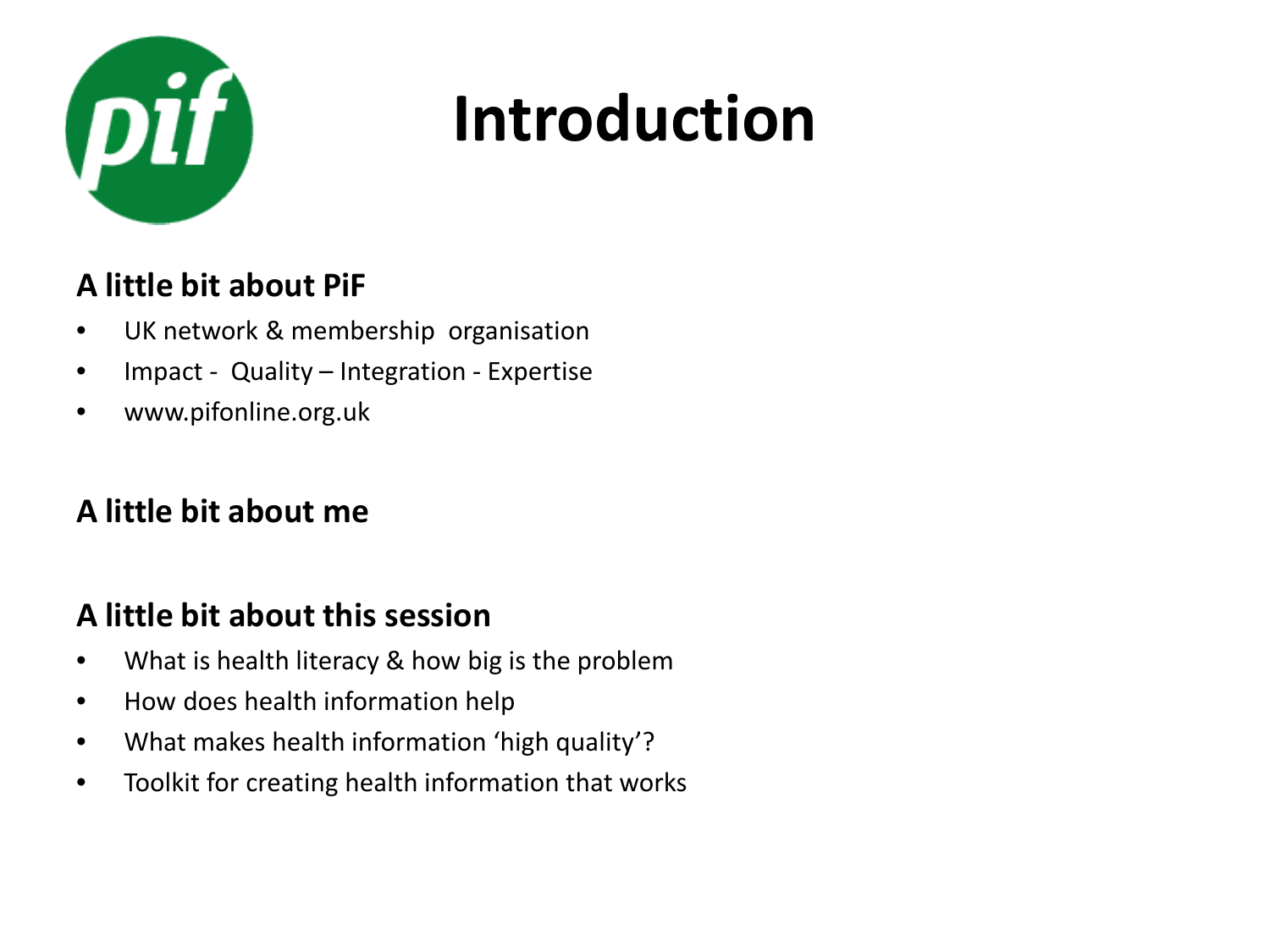

## **What is health literacy?**

#### **WHO 2015 definition**

**'…**the personal characteristics and social resources needed for individuals and communities to access, understand, appraise and use information and services to make decisions about health.'

#### **How big is problem?**

- UK research found that health information is written at too complex a level for 43% of working age adults; this rises to 61% if information includes numeracy.
- The Community Health and Learning Foundation estimate that 15 to 21 million people in the UK might not have the level of skills needed to live a healthy life.

#### **Who is affected?**

- Anyone! But certain groups identified as having disproportionately low or inadequate health literacy.
- These include: more disadvantaged socioeconomic groups, migrants and people from ethnic minorities, older people, people with long term health conditions, disabled people (including those who have longterm physical, mental, intellectual or sensory impairment).

#### **What are the impacts?**

Evidence suggests: more difficulty managing medicines, higher prevalence of long term conditions, less likely to engage with screening, adopt less health behaviours, self report lower levels of health, respond less positively to public health campaigns, have greater mistrust of clinicians, general negativity towards health and care.

#### **Useful resources**

PiF '*Introduction to Health Literacy*'; Public Health England / UCL Institute of Health Equity '*Improving health literacy to reduce health inequalities*'; Health Literacy Group; Community Health & Leaning Foundation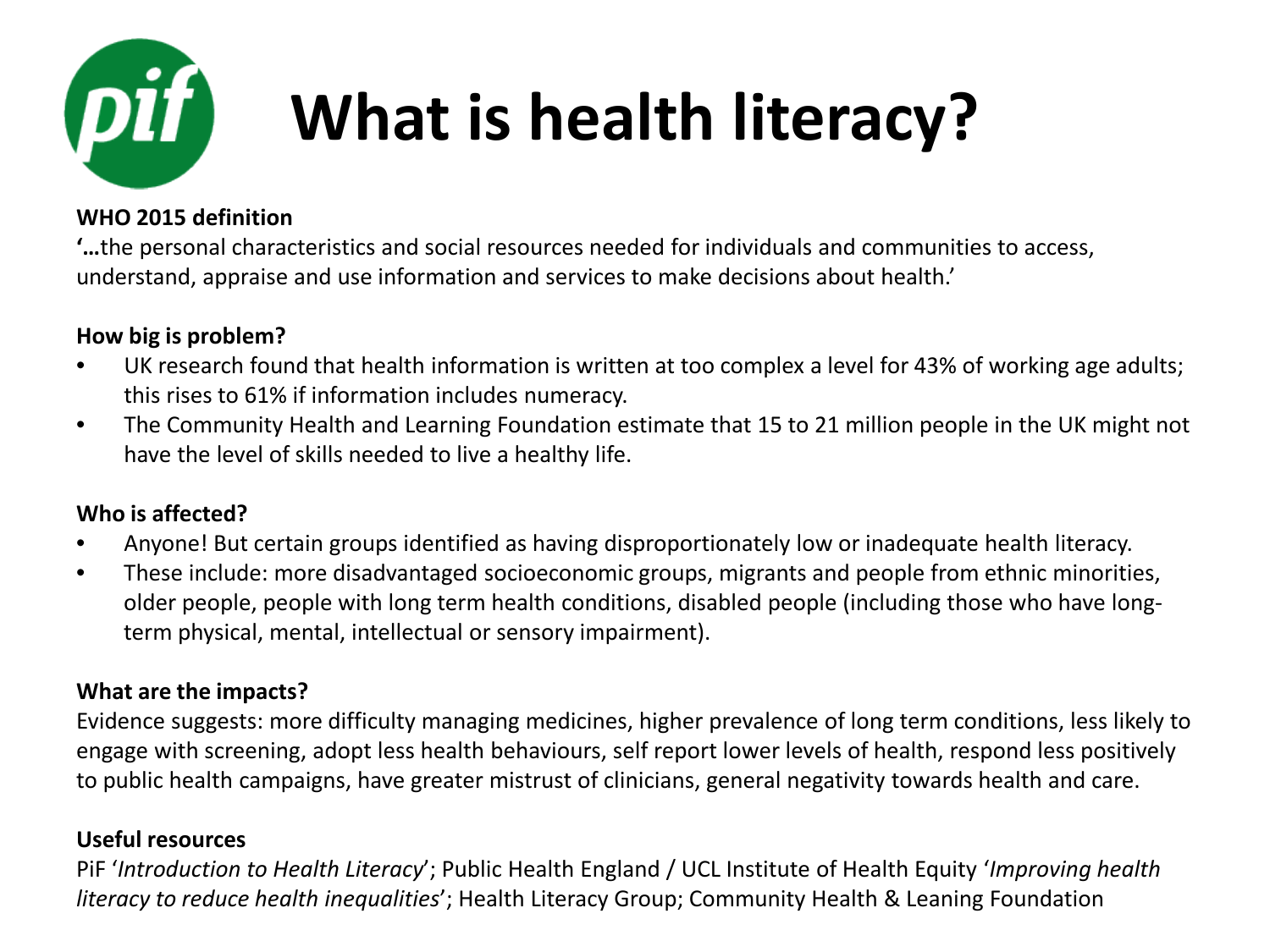

## **Group discussion**

**How does your organisation respond to the challenges of health literacy?**

**How will health literacy impact the development of your health information and helpline work?**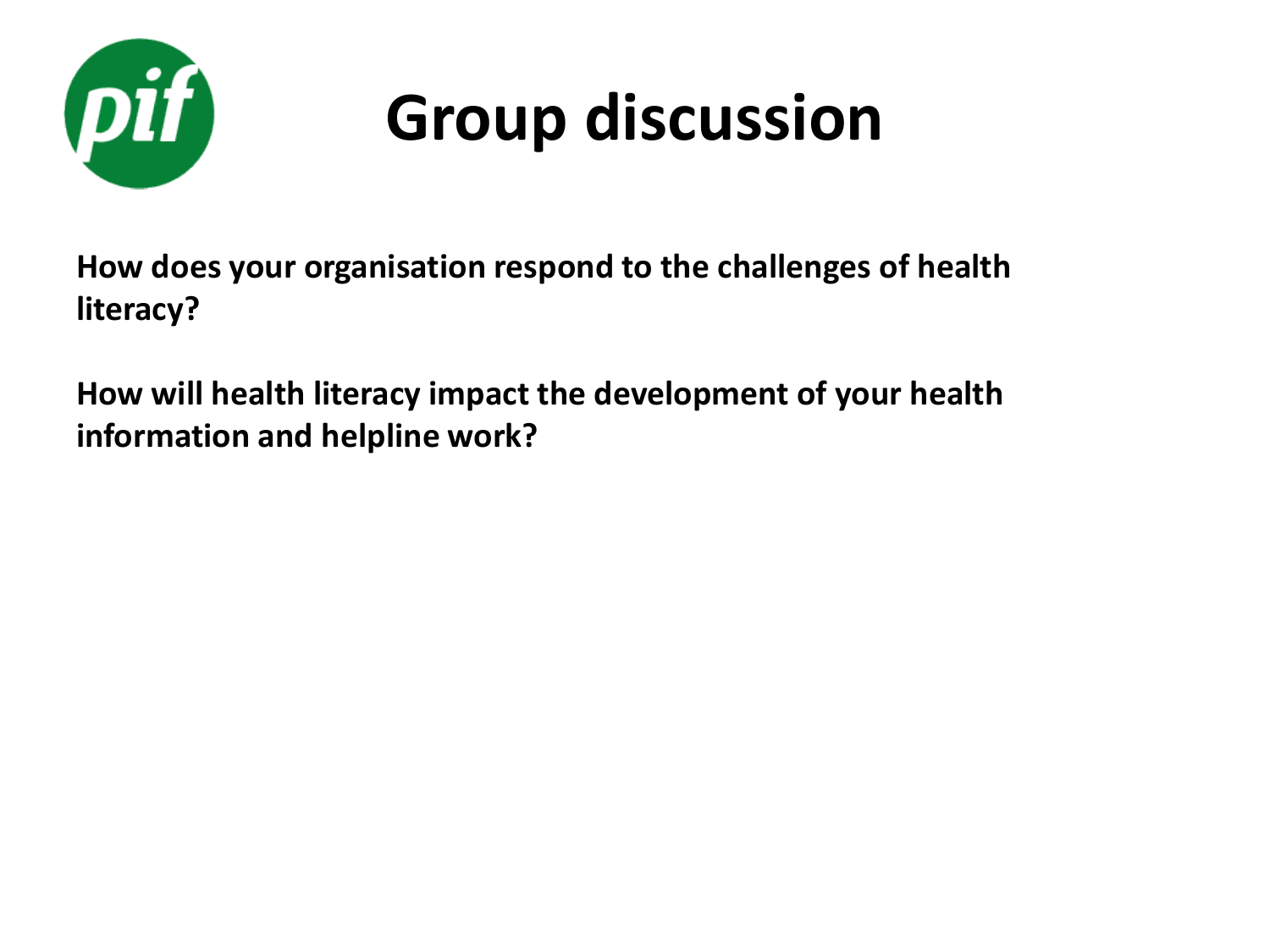

### **Impact**

**Provision of high quality health information and support has potential for significant impacts** 

- Improve health outcomes
- Improve patient experience
- Influence patient behaviour, including 'engagement'
- Reduce health inequalities
- Reduce use of services
- Reduce health costs

**The evidence is collated in PiF's report 'Making the Case for Information' (2013).**



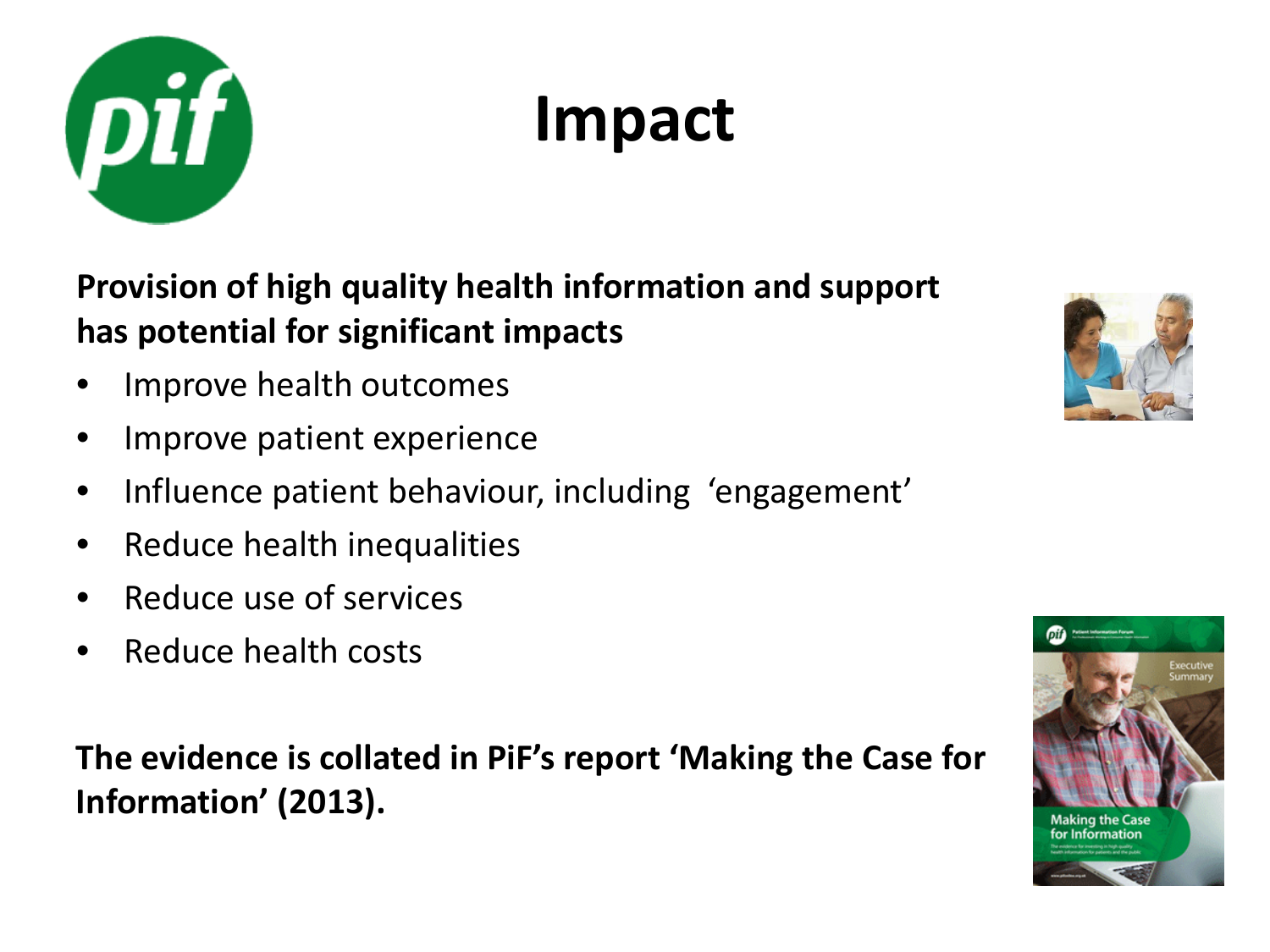

## **Group discussion**

**What are your examples of 'bad' information – what made it so?**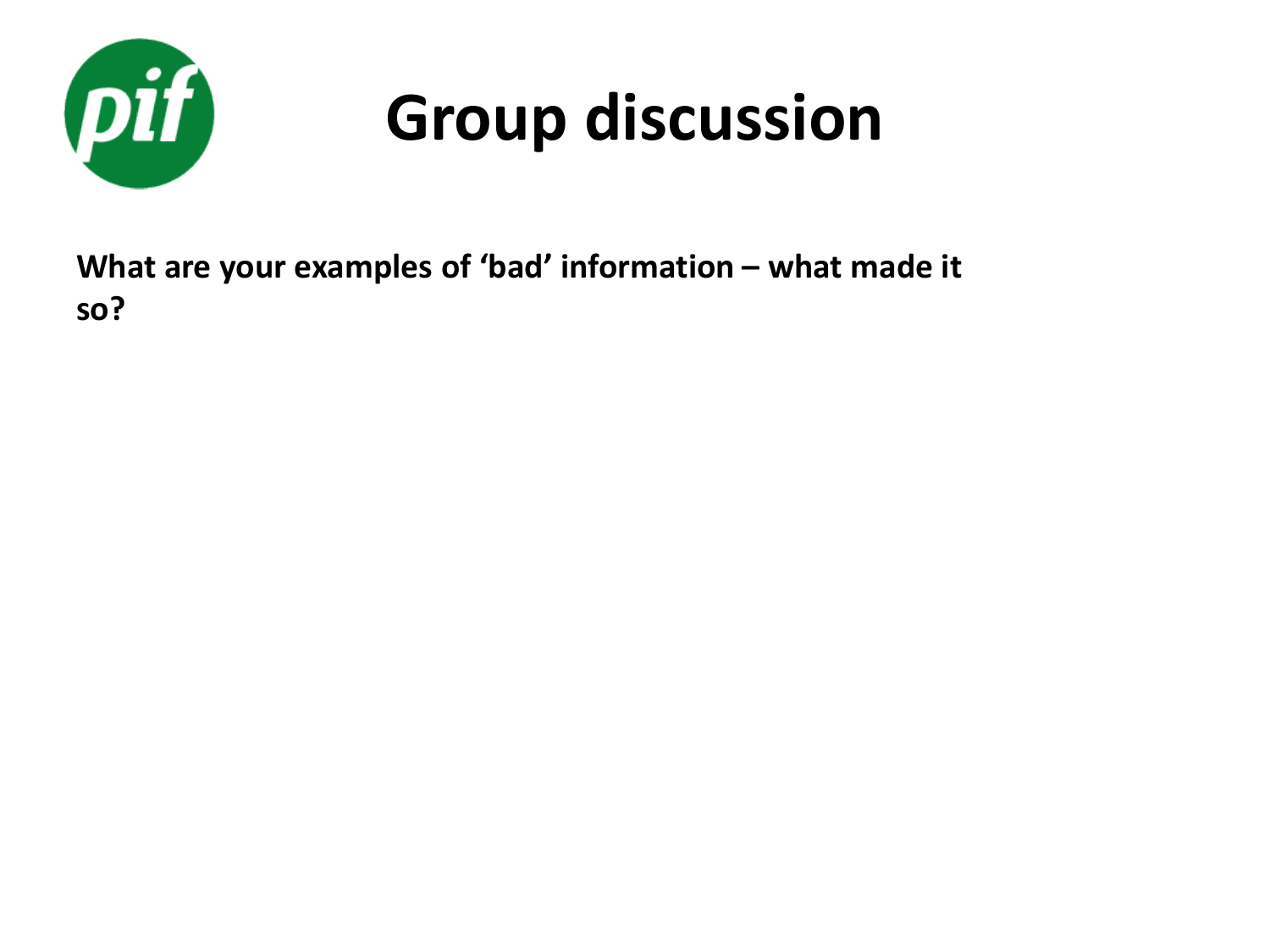

### **Quality matters!**

**Not enough to just provide information**

#### **To be effective information must:**

- Meet the needs of users
- Empower users to make choices
- Be tailored one size doesn't fit all
- Be accurate and evidence based
- Be evaluated



#### **Evidence also shows it needs to be 'supported' and embedded into care**

*Collected in PiF reports 'What does good information look like' (2014) & 'Making the Case for Information' (2013)*

#### **2013 Health Literacy Survey**

Health information lack of support about how to develop information that addresses health literacy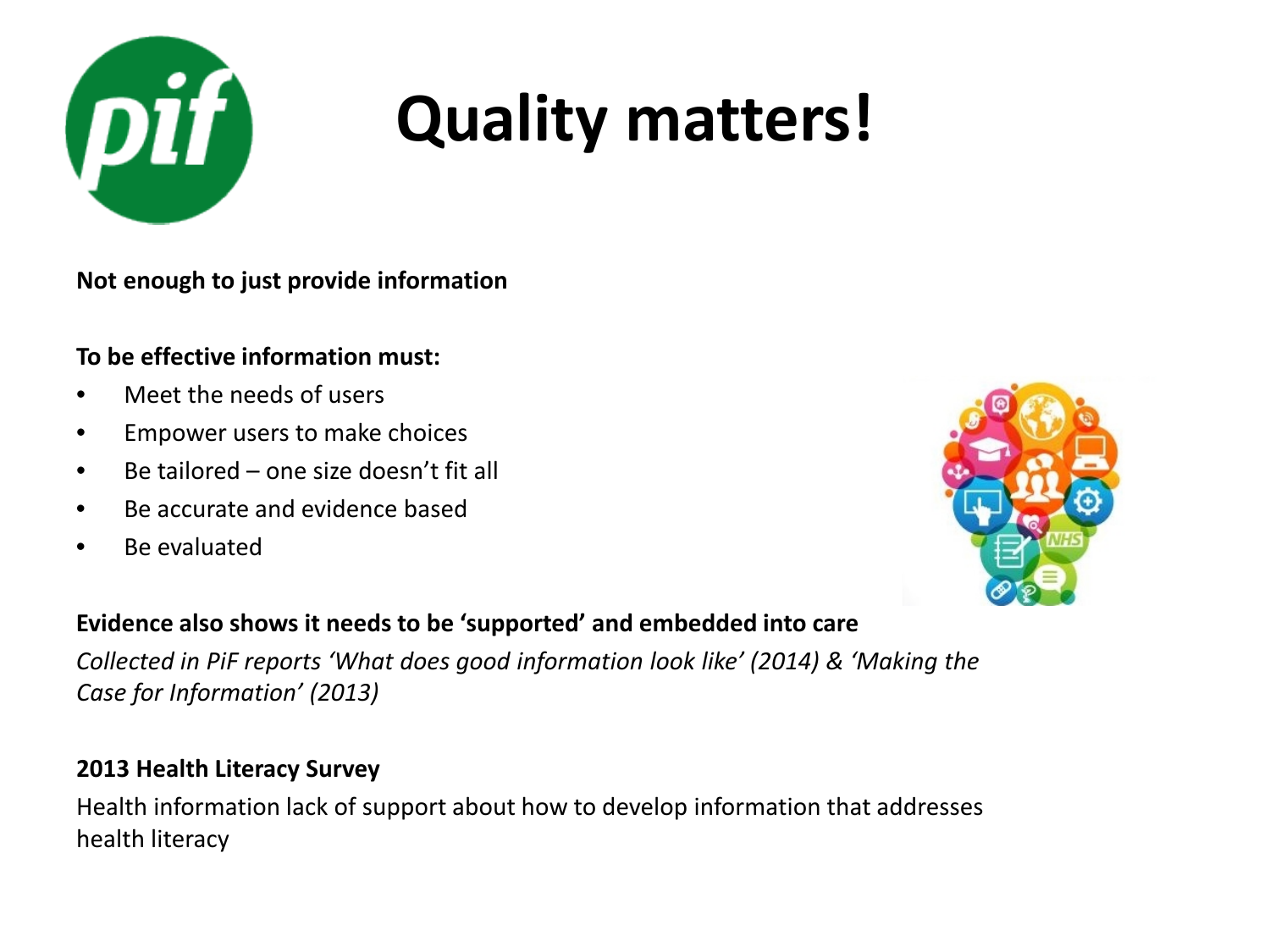

## **Toolkit creating health information that works**

**PiF Toolkit project distilled 'quality' into four key areas for creating health information that works:** 

- Create accurate and evidence based information
- Communicate information clearly
- Ensure information has impact and relevance
- Involve users in creating health information

**[www.pifonline.org.uk/toolkit](http://www.pifonline.org.uk/toolkit)**

#### **The Toolkit includes:**

- Evidence behind best practice and key steps
- Practical resources to support producers to implement key steps in their work
- Practical examples of how other organisations have approached best practice

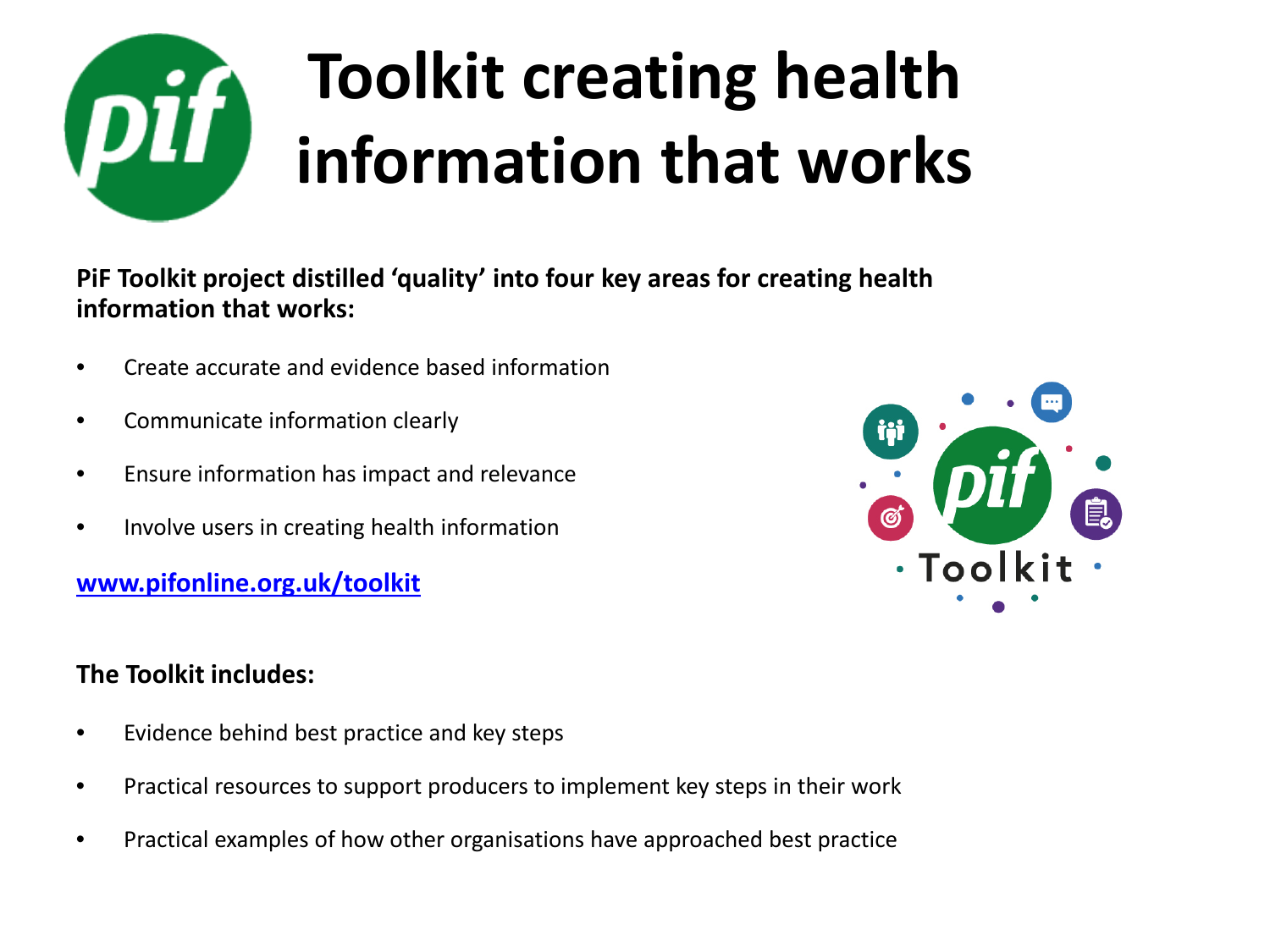

### **Accurate & reliable**



### **Key steps include**

- How to make sure resources are reliable sources of information
- Including all options, risks and benefits
- Work with clinical experts
- Be transparent about evidence base
- Keep up to date with developments
- Include published date and expected review date
- Communicate risk clearly

#### **Practical resources linked to:**

- Factsheets for communicating risk
- Introduction to different levels of evidence
- Links to NICE and other evidence databases
- Guide to searching health and care information resources

#### **Practical examples**

- Using data visualisation to explain risks Breakthrough Breast Cancer
- End of life: a guide for people with motor neurone disease by the MND Association

*"Are you more likely to agree to a treatment with a 97% chance of survival, or a 3% probability of dying?"* 

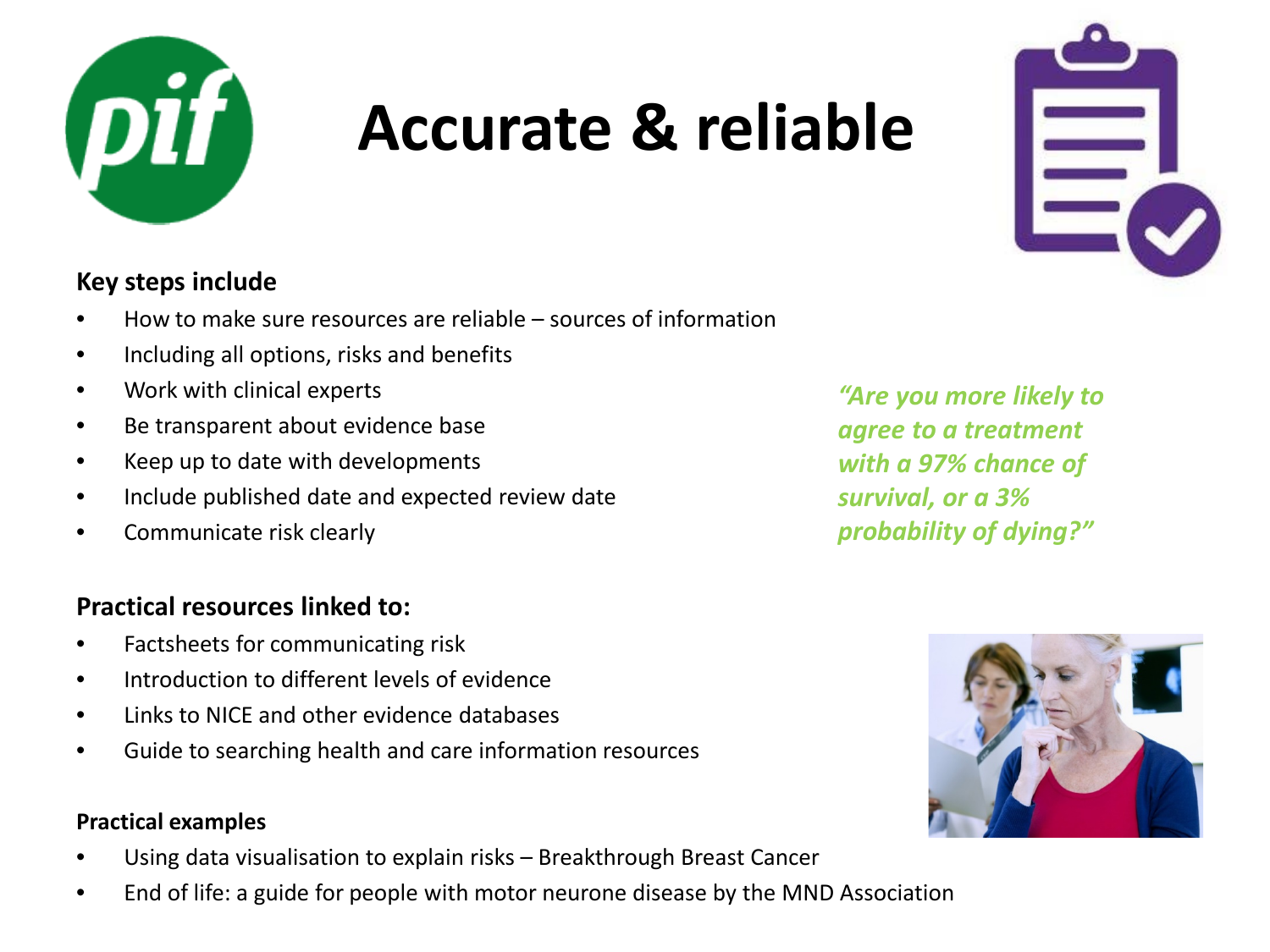

### **Communicate information clearly**



#### **Key steps include:**

- Use plain language and everyday words avoid jargon
- Use an active voice talk directly to your reader
- User test your language to ensure key messages are understood
- Break information down use summary and headings to help users navigate or follow information trail
- Keep numbers simple
- Identification communication needs

#### **Practical resources linked to:**

- Introduction to Health Literacy
- Link to jargon buster
- Guide to Easy Read
- Guide to writing easy to use health websites
- Introduction to designing health information

#### **Practical examples**

• A new breast cancer risk infographic, Breast Cancer Care

*Participants questioned whether it was necessary to have such a long and complex booklet to inform people about the screening programme: "This is an awful lot for people to read, this is just handed out? Hell of a lot to read isn't it?''*

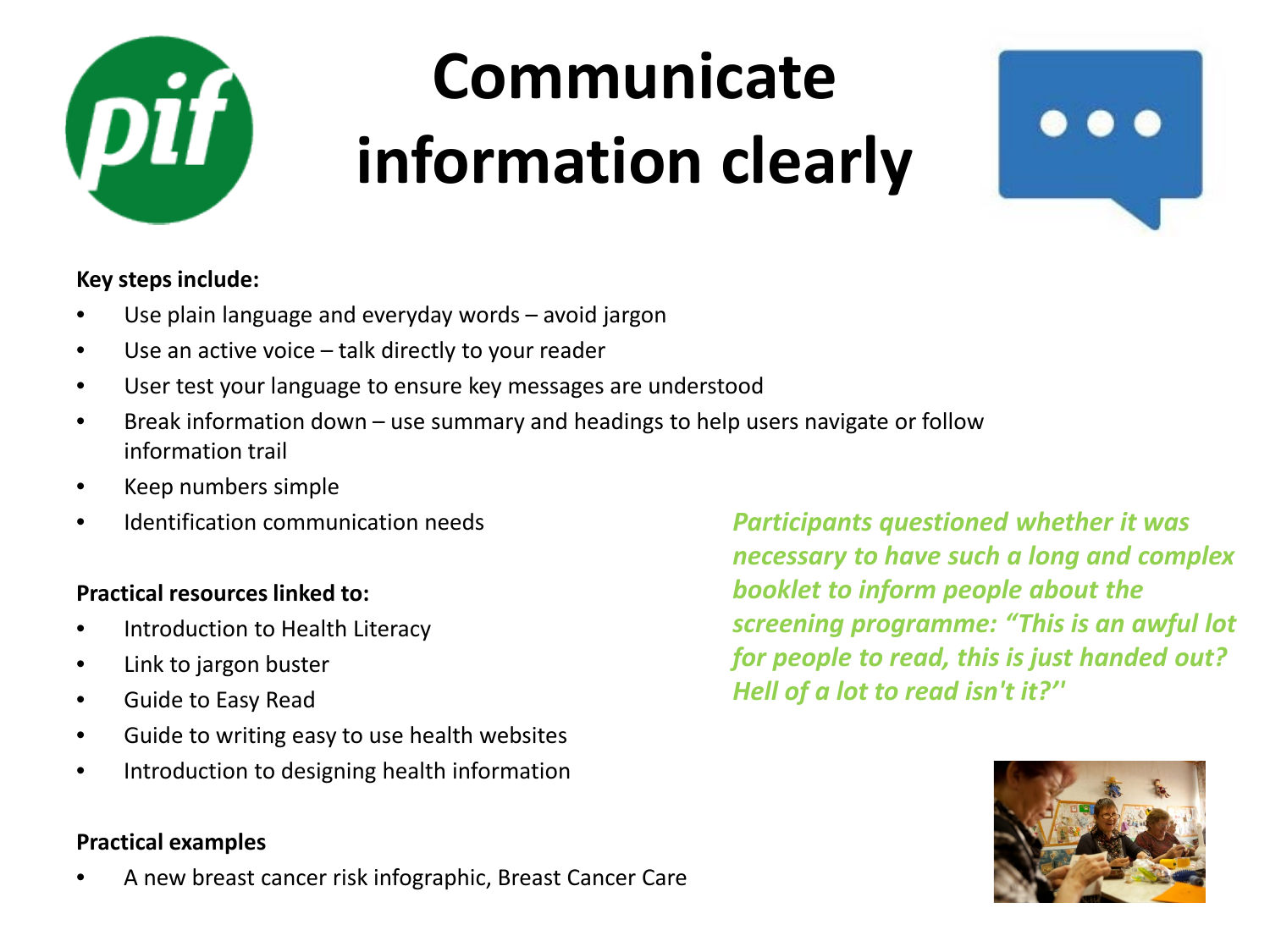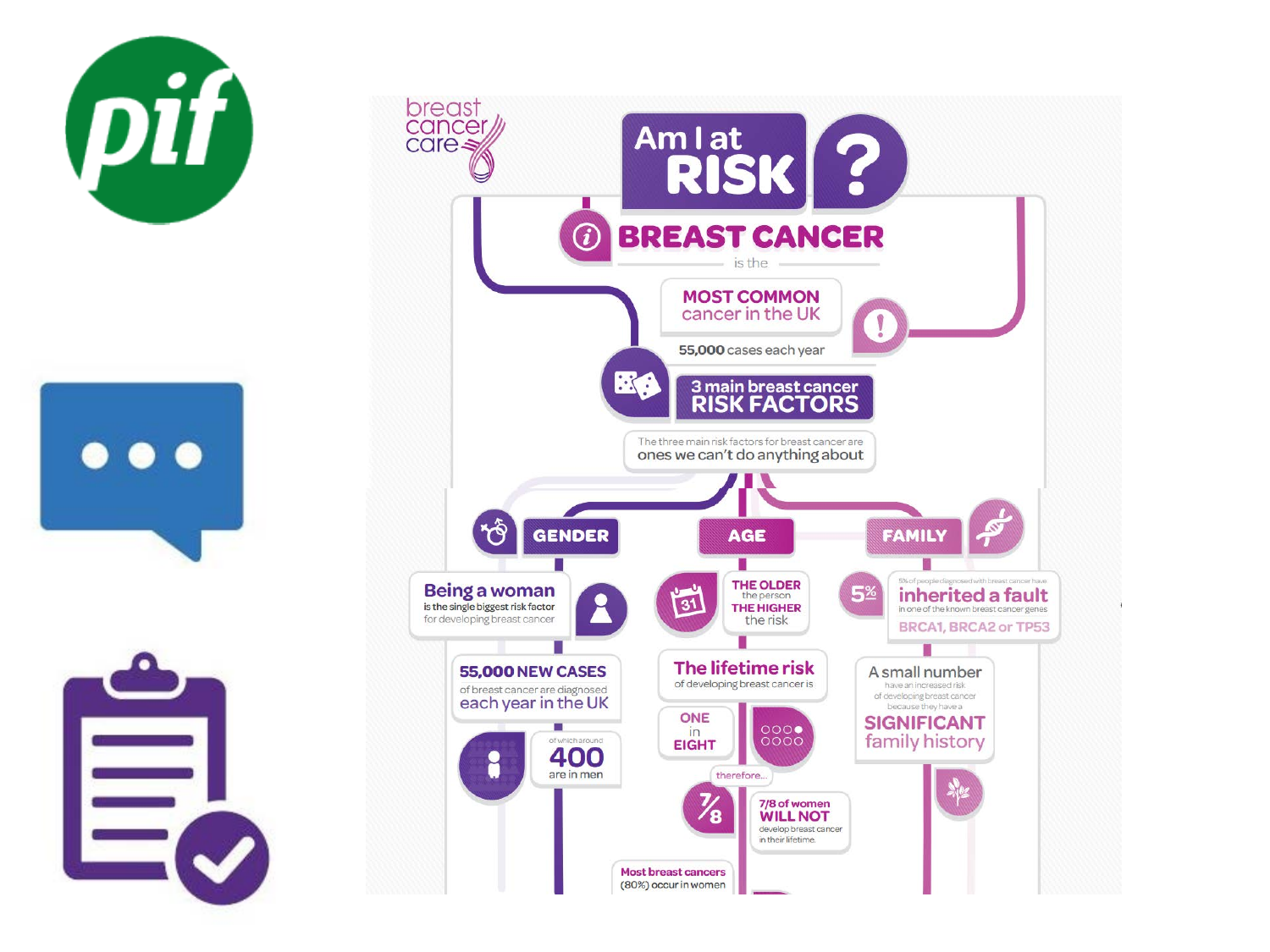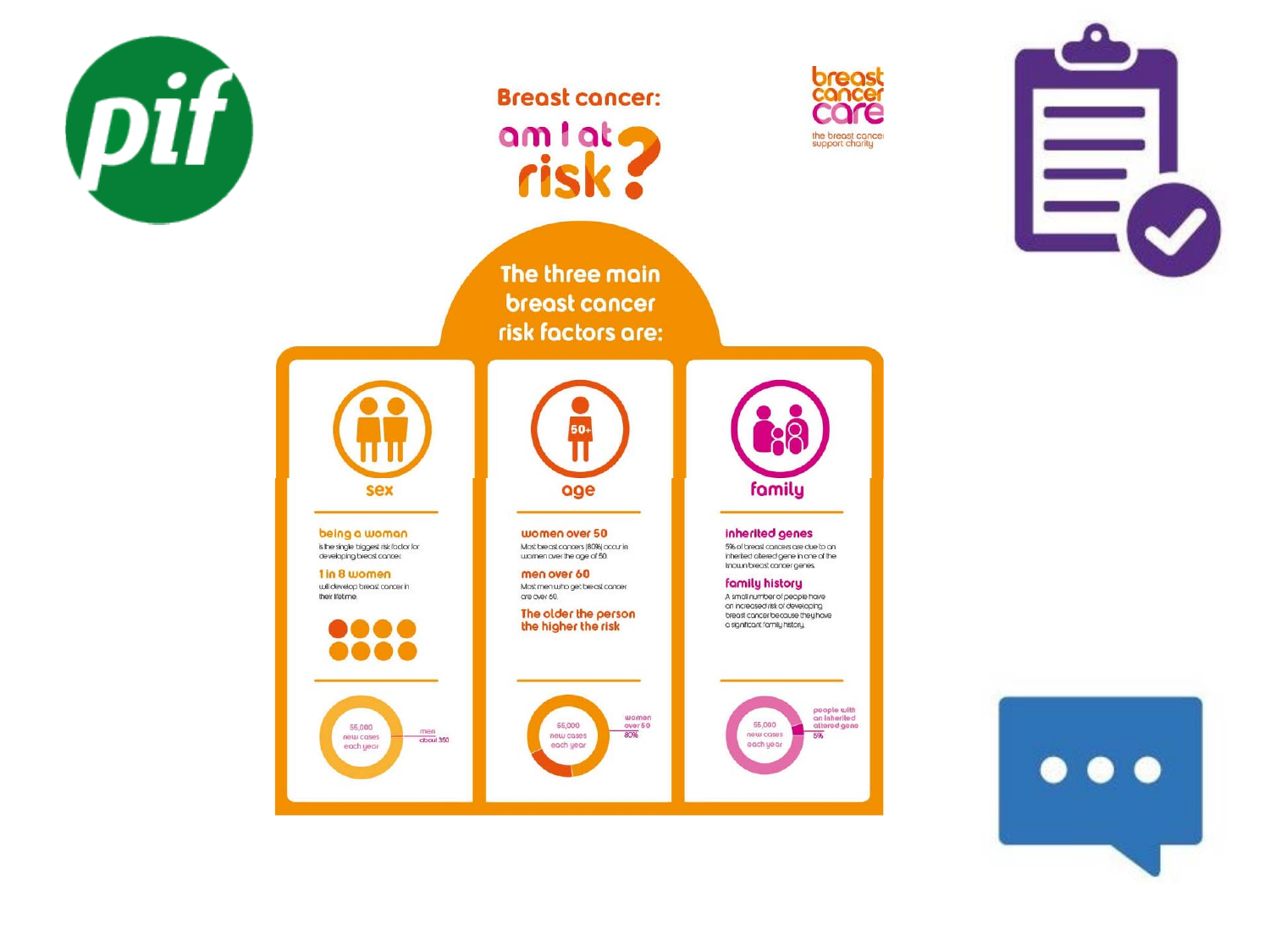

# **Impact and relevance**



#### **Key steps include:**

- Create resources with specific purpose
- Understand needs and characteristics of target audience
- Include non clinical information
- Make info easy for users to find and access
- Link your health info with and signpost to other orgs and services

#### **Practical resources linked to:**

- A systematic development process for patient decision aids
- Assessing the quality of information to support people make decisions
- A beginner's guide to planning and developing health information
- Asking focussed questions
- What is social marketing

#### **Practical examples:**

• Your Life, Their Life – National Children's Bureau leaflets for young people living with HIV

*Participants reported having used 'personal experiences' information to: recognise decisions that needed consideration; identify options; appraise options and make selections (including by developing and reflecting on their reasoning about possible choices); and support coping strategies.* 

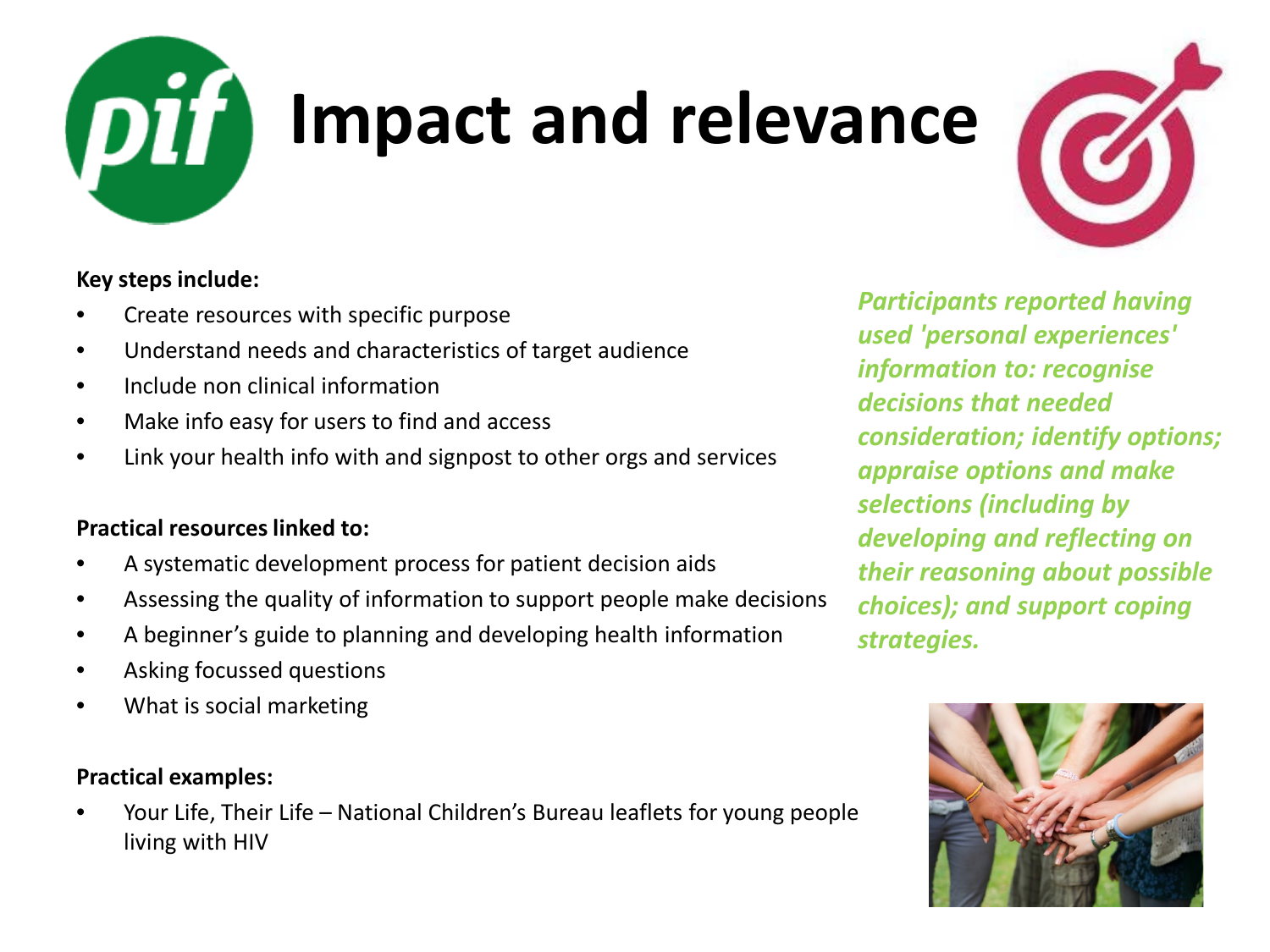

### **Involve users**



#### **Key steps include:**

- Involve users at every stage of development
- 'Real' users & all relevant groups
- Appropriate methods of engagement
- Communicate what involvement will mean
- Evaluate the impact of your resources

#### **Practical resources linked to:**

- Experience based co-design toolkit
- Involving people with limited literacy in user-centred design
- Skills for life survey
- Ten Tips for co-production
- Service user involvement in delivery of mental health services

#### **Practical examples**

- Making Sense of  $MS a$  project by the MS Trust
- Bowel Cancer Guide for the under 50s Bowel Cancer UK

*This underpins and is central to all elements of the toolkit!*

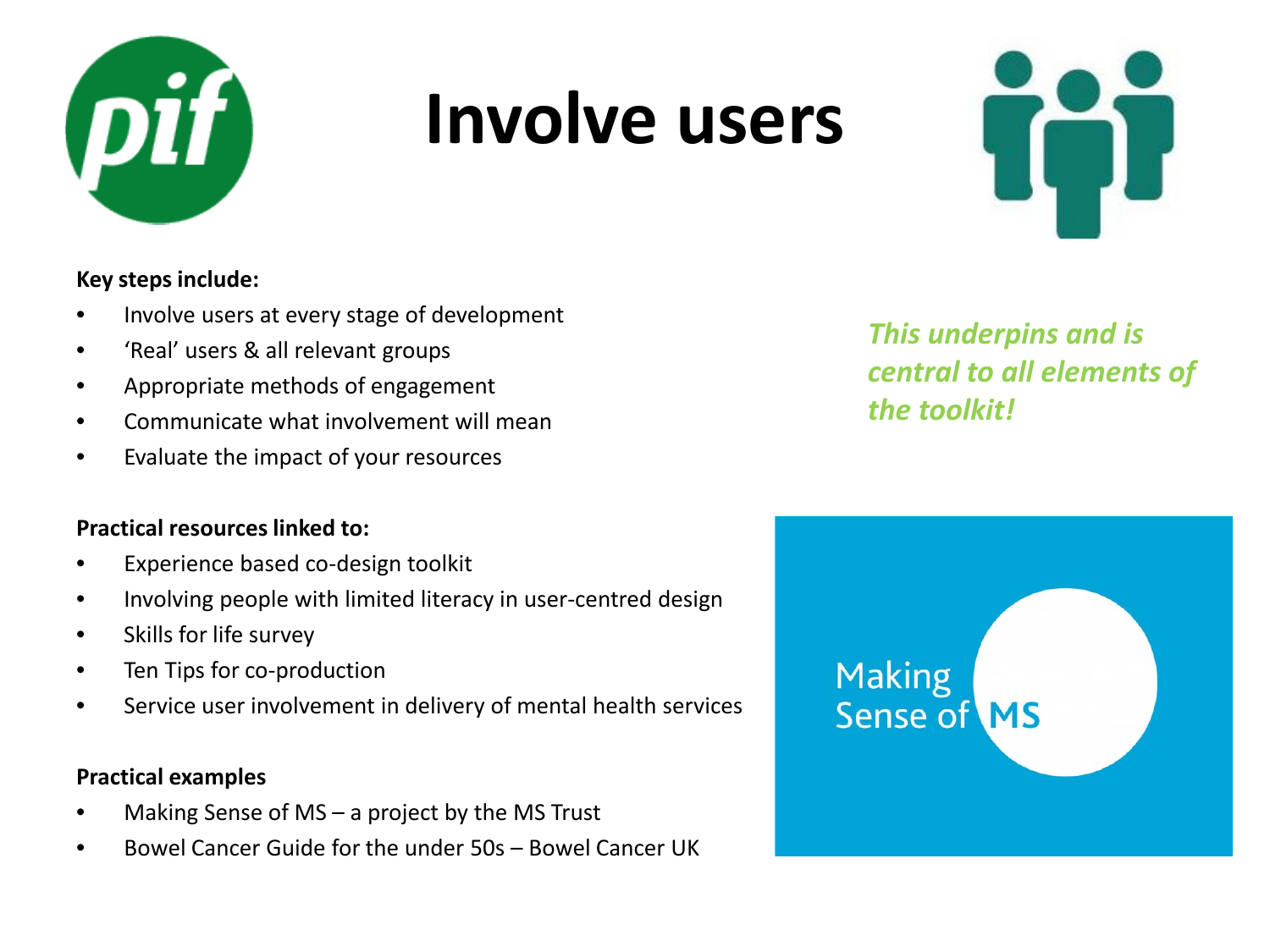#Never2Young

After treatment 50

.................................... Follow-up

Late effects

Hernig

Tiredness

Worries about the future

Younger people<br>with bowel cancer: a guide for the<br>under 50s

51

53

55

56

57

#### What is bowel cancer? 9 . . . . . . . **Diagnosis**  $10<sup>°</sup>$ with a community community and a community of the community of the community of the community of the community of the community of the community of the community of the community of the community of the community of the co **Your feelings**  $12$ **Telling people**  $14$  $.........$ You and your partner 16 Coping on your own  $17$ ...... **Talking to children**  $17$ . . . . . . . **Telling a parent** 19 . . . . . . . **Getting support**  $22$

| <b>Genetic risk</b>                      | 24 |
|------------------------------------------|----|
| Lynch syndrome                           | 25 |
| FAP                                      | 26 |
| <b>MAP</b>                               | 26 |
| <b>Fertility</b>                         | 29 |
| Fertility in women                       | 29 |
| Fertility in men                         | 32 |
| <b></b><br><b>Questions to ask after</b> |    |
| your diagnosis                           |    |

Your diagnosis 8

| Sexual function                                                                             | 60 |
|---------------------------------------------------------------------------------------------|----|
| <b>Bladder function</b>                                                                     | 62 |
| <b><i>DEREST PRODUCTS IN THE</i></b><br><b>Body image</b><br>****************************** |    |
| <b>Exercise</b>                                                                             |    |